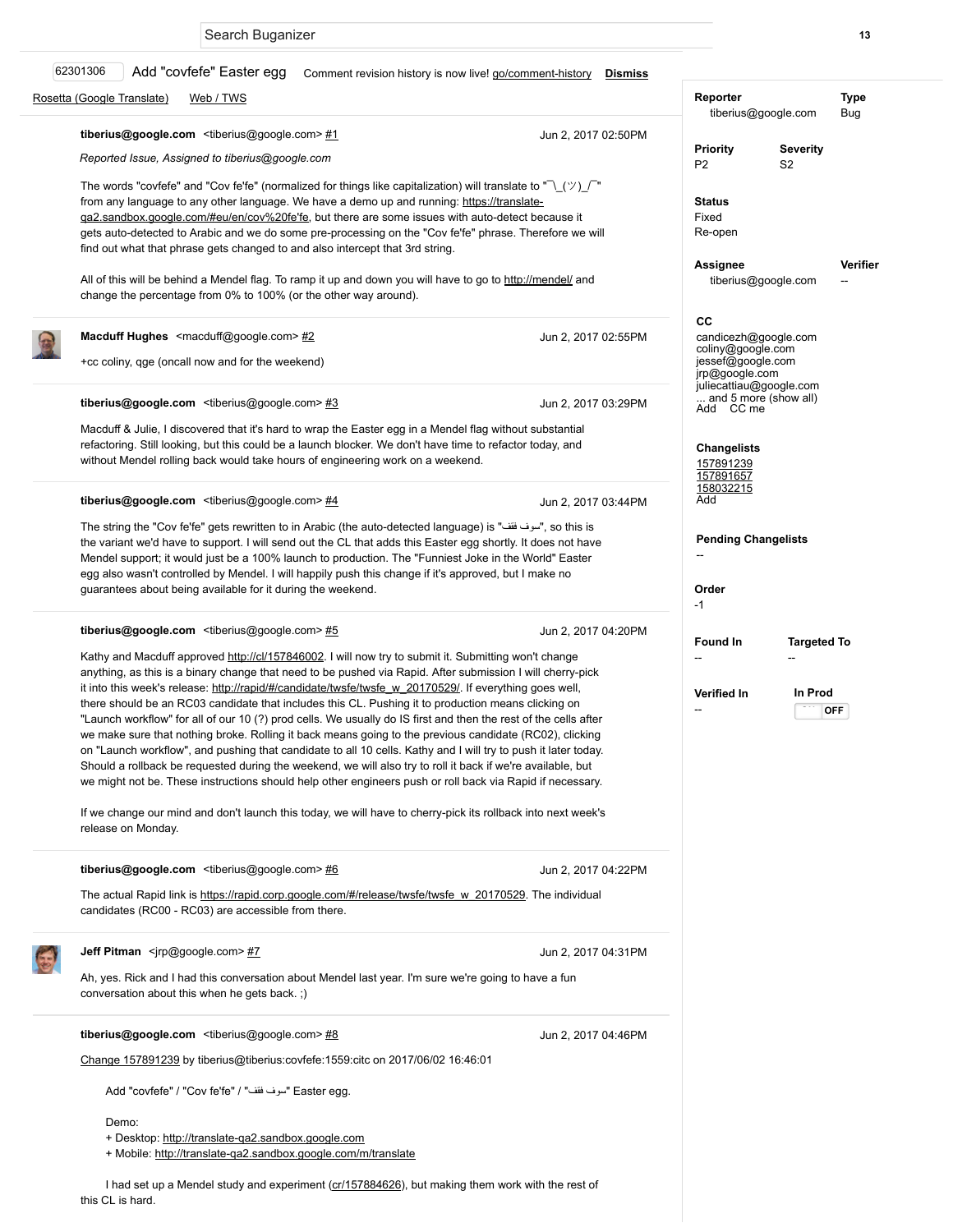PRESUBMIT=passed BUG=62301306 R=jrp,kathyr,macduff CC=candicezh,coliny,jessef,juliecattiau,qge,translate-reviews APPROVED=kathyr REQUIRED\_REVIEW=1 DELTA=47 (47 added, 0 deleted, 0 changed) DELTA\_BY\_EXTENSION=cc=44,h=3 OCL=157846002

Affected files ...

- ... //depot/google3/translating/frontend/producer/correction\_producers.cc#18 edit
- ... //depot/google3/translating/frontend/producer/stubby\_producers.cc#11 edit
- ... //depot/google3/translating/frontend/utils/twsfe\_util.cc#58 edit
- ... //depot/google3/translating/frontend/utils/twsfe\_util.h#30 edit
- ... //depot/google3/translating/frontend/utils/twsfe\_util\_test.cc#23 edit

# research-build-research-uncategorized@prod.google.com<br><research-build-research-uncategorized@prod.google.com>[#9](https://b.corp.google.com/issues/62301306#comment9)

Jun 2, 2017 04:50PM

[Change 157891657](https://critique.corp.google.com/157891657) by research-build-research-uncategorized@research-build-researchuncategorized:rapid\_twsfe\_8fdeaba5-8719-4e42-990d-5301d1a0d731\_Standalone:23389:citc on 2017/06/02 16:50:12

Cherrypick integrate of 157891239 for twsfe\_w\_20170529\_RC03

\*\*\* Original change description \*\*\*

Add "covfefe" / "Cov fe'fe" / " $\frac{1}{2}$ سوف فقف" Easter egg. Demo:

+ Desktop: [http://translate-qa2.sandbox.google.com](http://translate-qa2.sandbox.google.com/)

+ Mobile: <http://translate-qa2.sandbox.google.com/m/translate>

I had set up a Mendel study and experiment ([cr/157884626\)](https://critique.corp.google.com/157884626), but making them work with the rest of

this CL is hard.

\*\*\* End original change description \*\*\*

 BUG=62301306 REQUIRED\_REVIEW=0 DELTA=47 (47 added, 0 deleted, 0 changed) DELTA\_BY\_EXTENSION=cc=44,h=3 OCL=157891651 CHERRYPICK=157891239 TOOL=rapid

Affected files ...

...

...

...

...

...

//depot/branches/twsfe\_release\_branch/157371795.1/google3/translating/frontend/producer/correction\_p roducers.cc#2 integrate

//depot/branches/twsfe\_release\_branch/157371795.1/google3/translating/frontend/producer/stubby\_prod ucers.cc#2 integrate

//depot/branches/twsfe\_release\_branch/157371795.1/google3/translating/frontend/utils/twsfe\_util.cc#2 in tegrate

//depot/branches/twsfe\_release\_branch/157371795.1/google3/translating/frontend/utils/twsfe\_util.h#2 int egrate

//depot/branches/twsfe\_release\_branch/157371795.1/google3/translating/frontend/utils/twsfe\_util\_test.cc #2 integrate

tiberius@google.com <tiberius@google.com> [#10](https://b.corp.google.com/issues/62301306#comment10)

Jun 2, 2017 06:17PM

Creating the release candidate failed twice:

[https://rapid.corp.google.com/#/candidate/twsfe/twsfe\\_w\\_20170529/twsfe\\_w\\_20170529\\_RC03](https://rapid.corp.google.com/#/candidate/twsfe/twsfe_w_20170529/twsfe_w_20170529_RC03)

The failures seem to be random and unrelated timeouts (see the Sponge links); nonetheless, I won't want to force creating a candidate by non-standard means. It's 6:16 PM on a Friday, this feature is not critical, so I am giving up until Monday. Other people are welcome to try creating a pushing RC03. If not, we can decide Monday morning if we still want the Easter egg. (I'm guessing it will be too late.)